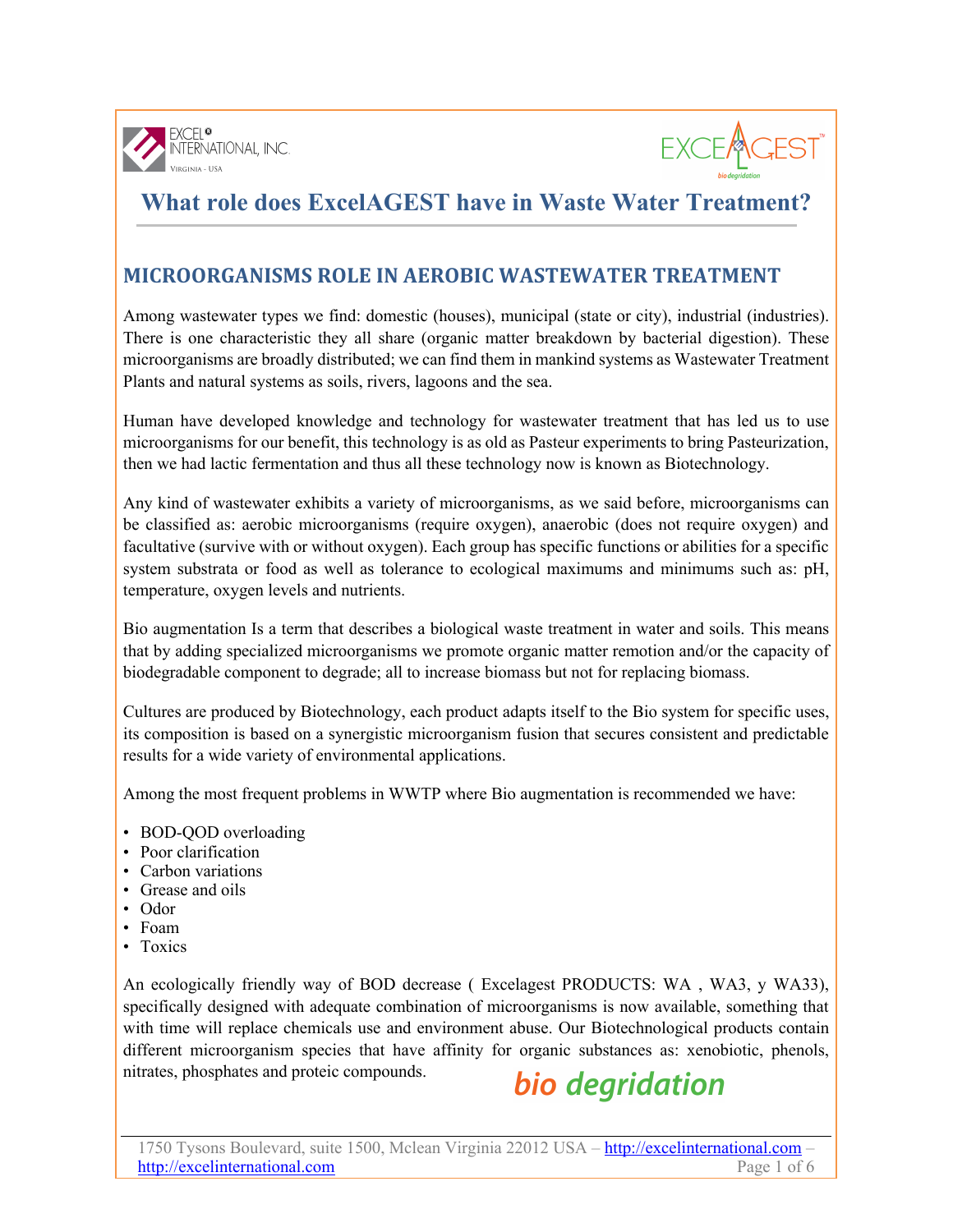



## **How the process takes place?**

This process is a biotechnological method for wastewater treatment that is done with a microorganism mix in an aerobic environment. These microorganisms derive energy from organic matter in the aerated treatment systems for the production of new cells in a process know as respiration. This microorganism consortia is the basic component of the process.

The global goal of Excelagest is to remove substances that demand oxygen from the system. This is achieved by metabolic synthesis reactions, nitrification, de-nitrification process and solid separation for the creation of an acceptable effluent quality and recycling of microorganisms back to the system (sludge reduction).

The dominant microbial species in a system such a WWTP depends upon the environmental conditions, design process, and the wastewater plant operation and influent characteristics.

## **MORE VITAL CHARACTERISTICS OF MICROORGANISMS**

### **What happens if the pH level is not adequate for microorganisms?**

Three points define the range in pH over which microorganism grow: minimum pH (value for which organisms can not growth), optimum pH (value for which the organism has an optimum growth) and maximum pH (value up to which an organism can not grow). Organisms that grow at optimum pH (7.0) are neutrophils, those that grow at an acid pH (lower than 7.0) are called acidophilus and the ones in the middle are called alkalophiles.

### **What happens if the temperature is not adequate?**

Temperature is a determining factor for the survival of an organism. The metabolic type and tolerance that will characterize a microorganism depends on the temperature at which they grow. Among these are: psychrophilic, mesophylls, moderate thermophiles, mesophylls, extremes and archaeas (extreme environments).

### **What happen if there is not enough oxygen?**

The organism's response to oxygen depends on the occurrence and distribution of various enzymes reaction with oxygen as well as various oxygen radicals that are invariably generated by the cell in the presence of oxygen. All cells contain enzymes capable of reacting with oxygen. For example, flavoproteins; pro-oxygen oxidations invariably result in the formation of peroxide (H2O2) as one of the major products.

Even many of the bacteria, as the lactic acid one, lack catalase and de-compose H2O2 by peroxidases, which derive NADH2 electrons for the reduction of peroxide to H2O. Anaerobic organisms that lack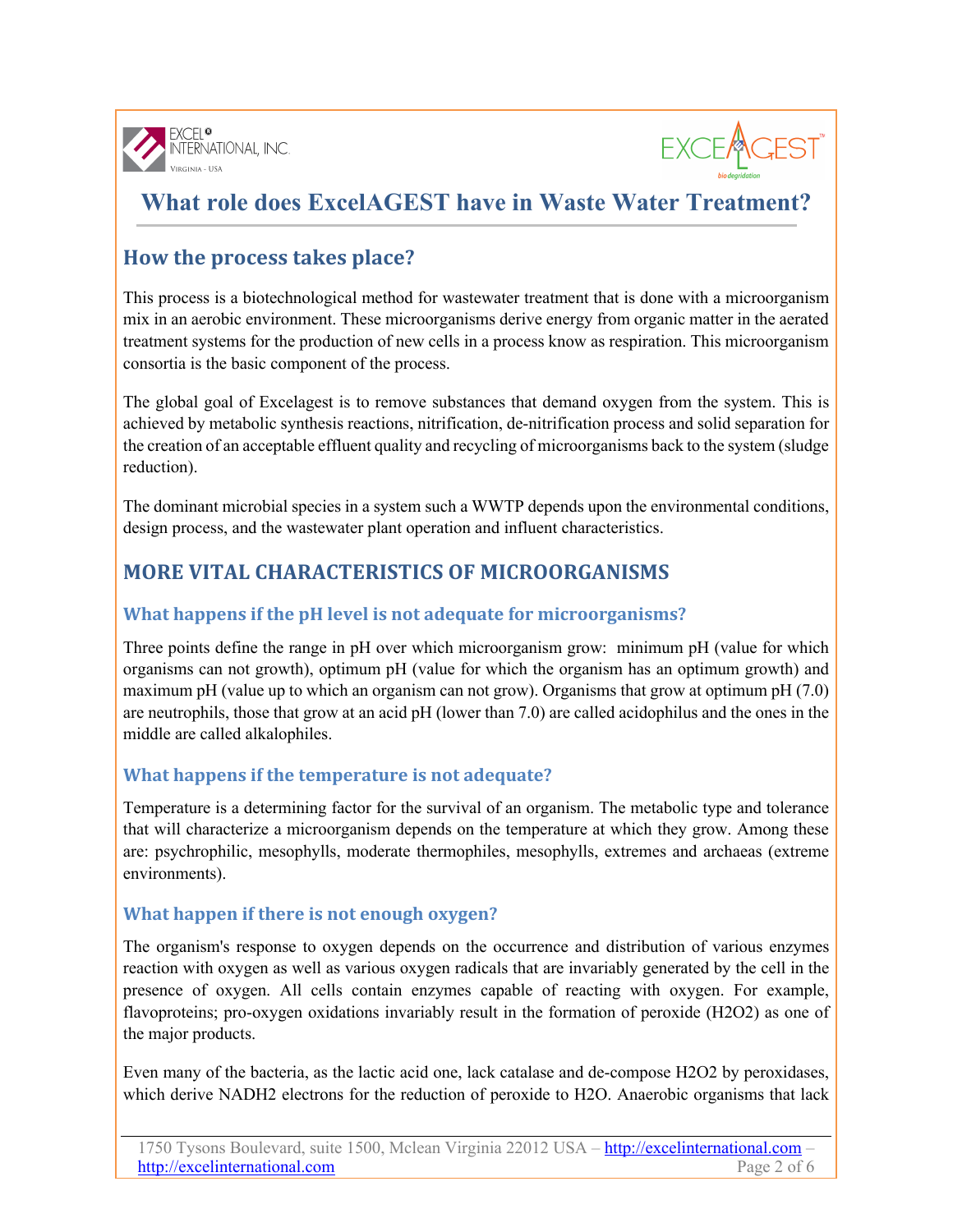



dismutase, catalase or peroxidase, undergo lethal oxidations when exposed to various oxygen radicals. In other words, there is a linear relationship between metabolic type of microorganisms and dissolved oxygen in the system, this oxygen level is what most be care of.

#### **Why is it important that our WWTP has an aeration system?**

We can analyze this question by making an analogy between a WWTP and a lake. Both are water bodies; the difference is that one is in contact with other systems (natural environment), while the WWTP is an isolated system. Another comparison we can make is by visualizing the characteristics of a WWTP without natural movement and no aeration (no dissolved oxygen), which passes through the same process as in a lake with no oxygen available, resulting in STAGNATION.

The Excelagest system provides adequate system of aeration by pumping air into it. These pumps are programmed for working in alternate processes as in a lake with, which we provide aerobic and anaerobic microorganisms that have the oxygen they require in adequate proportions.

#### **What happens with the dissolved oxygen and great amount of organic matter?**

Although oxygen is one of the most common atmospheric gases (after nitrogen), it has limited solubility in water. In lakes (as well as in WWTP) when oxygen has been consumed, superficial layers become anoxic (without oxygen). Strict aerobic microorganisms can not grow in the bottom layers restricted to anaerobic bacteria. Additionally, there is a conversion from respiratory metabolism (which is the normal and the desired one) to fermentative (bad odor increment, decomposition, non-desired one), thus, bringing important consequences for the carbon cycle and other nutrient cycles in lakes; and in case of WWTP sludge accumulation, bad odors decomposition.



#### 1750 Tysons Boulevard, suite 1500, Mclean Virginia 22012 USA – http://excelinternational.com – http://excelinternational.com Page 3 of 6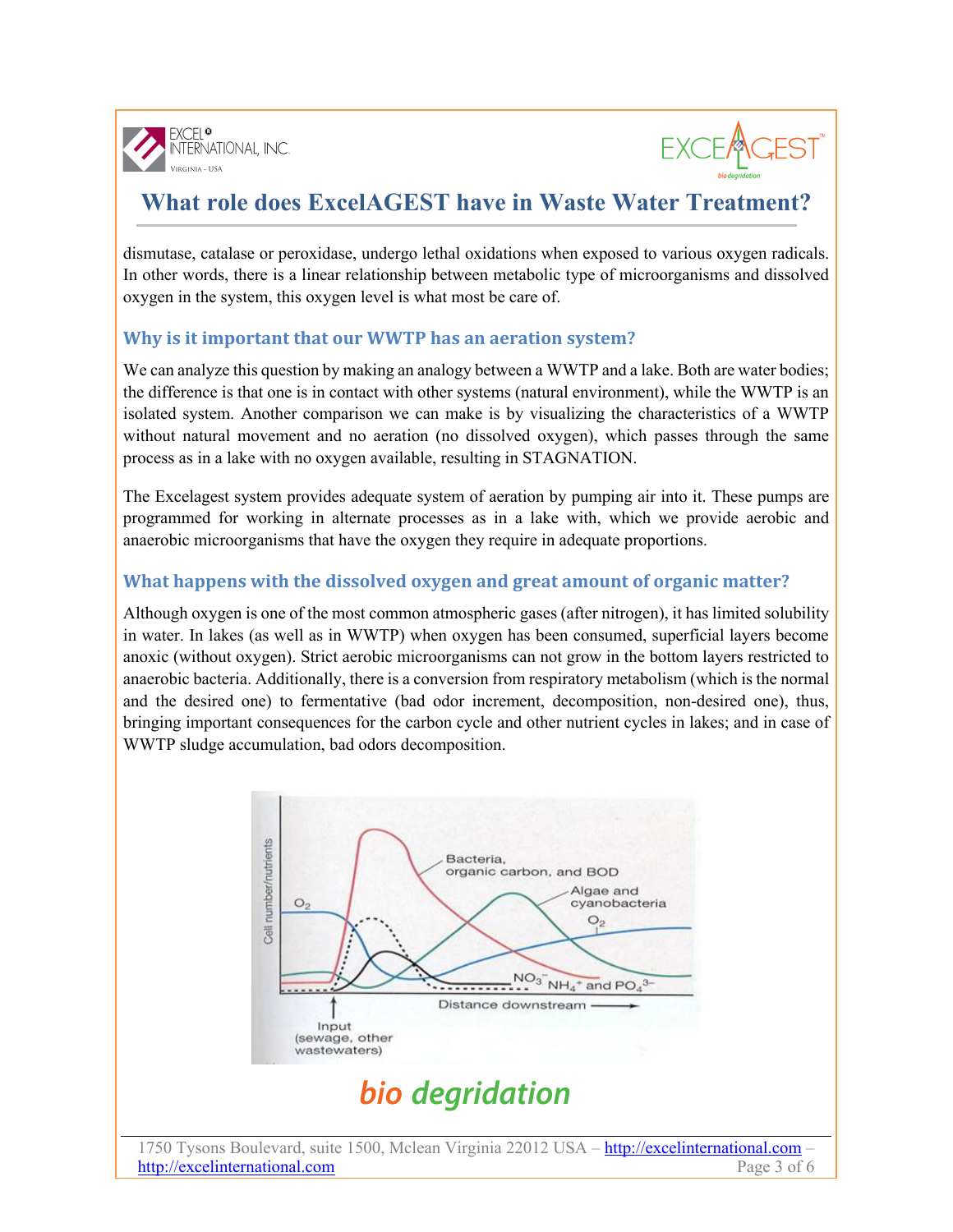



*Figure 1. The relation between BOD, oxygen, nitrate, ammonia and phosphate after significant organic matter load in a river.*

In an open water body, oxygen is present in its dissolved form, we don´t need for oxygen supply but if organic matter is introduced sporadic -as it is in non productive lakes with organic matter excess) or WWTP with high BOD levels; dissolved oxygen drops and BOD or organic carbon increase reflecting in significant organic matter load that needs to be dissolved.

After any organic matter load, an increment in BOD levels is observed and consequent decrease in dissolved oxygen, not counting following algae growth.

The rate at which water motion occurs in correspondence with surface water is very important, in terms of WWTP's we talk about how is the system aeration going. When this water masses movement occurs along with turbulence currents (lakes), water mass must be well mixed and consequently the oxygen will be transferred to the deepest layers; in other words, good aeration and enough organisms of the ones that consumes organic matter excess) gives efficient performance of a lake or a WWTP.

In many template lakes, water masses stratify (separate) during spring. Surface warm layers are less denser (up-side) and get separated from cold waters, which are dense (bottom-side). This is what is called stratification and as a result bottom water becomes anoxic. At the end of autumn and the beginning of winter, surface water becomes colder and denser than bottom water – then we have consequent water mass movement-. Most lakes in template climates have this annual cycle in which bottom waters passes from oxygenic to anoxygenic and then back again.

Microbiological activity changes with oxygen level fluctuation. All of these information is for understanding a way to compare our WWTP and a natural lakes in terms of their function. In Excelagest, we enhance Nature's job by adding benefic microorganisms ( Excelagest WA ) so they can consume stagnate organic matter.

#### **THE RELATIONSHIP BETWEEN ORGANIC MATTER AND OUR BACTERIAL PRODUCTS**

#### **Why do I have to keep on adding bacteria after the start-up?**

Again, we will make an analogy of our WWTP and natural water system like a river. Rivers have certain particularities that will help us to understand how the microenvironment in our WWTP works.

Oxygen relationship in rivers is of a particular interest. Especially in regions where rivers get a lot of organic matter in the form of wastewater and industrial contamination, even when a river is well mixed (because of the rapid flux and turbulence), there are great quantities of aggregated organic matter that can lead to oxygen deficit in microbial respiration. In WWTP, the equivalent would be great wastewater discharge, lack of aeration and few beneficial bacteria.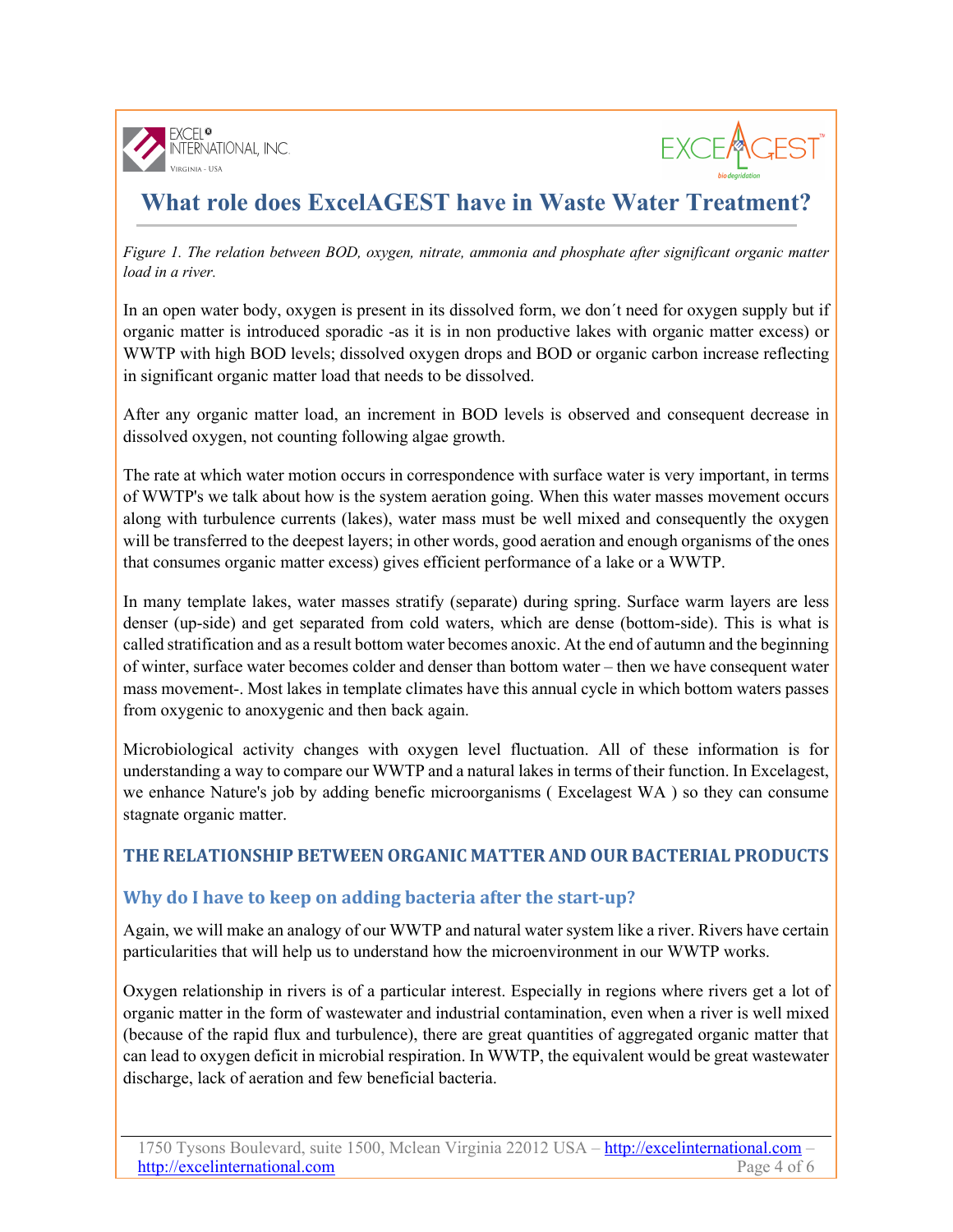



When water moves outside the wastewater effluent, organic matter is gradually consumed and organic oxygen content rebounds to normal. Lack of oxygen in any water body is not desirable. This causes lots of aquatic animals to die. In WWTP the "dead ones" die because of high organic matter and variable oxygen conditions, such as our beneficial organisms. Nature takes care of this tuff tough work by natural processes but our help necessary.

#### **How does our system works?**

We elevate microorganism quantities of the ones that are capable of organic matter degradation in a process known as Bioaugmentation.

### **What is BOD** (Biochemical Oxygen Demand)?

Sanitation Engineers have named biochemical oxygen demand as BOD). Normally, putting a water sample in a bottle and pumping air into it determine BOD. The way it is done is by placing the sample in a bottle for a standard time (usually 5 days) and after this time the final oxygen leftover is determined. The standard test lasts 5 days, after which oxygen excess is determined after the incubation period.

The BOD test gives us a measure of the organic matter quantity that can be oxidized by microorganisms.

### **BOD/COD levels**

A common problem is the ability for controlling BOD/COD levels in WWTP, due to lack of oxygen in the system, based on mechanic process that generates air and oxygen in relation with system volume capacity which might not been working properly or is not the adequate one.

Traditional methods tend to increase oxygen levels (dissolved oxygen) and/or to increase retention capacity.

This is the typical engineering solution and most of the times it doesn't resolve the problem.

In aerobic conditions, failing systems are commonly associated to incorrect carbon, nitrogen and phosphorous levels. Liebig Law states that "Productivity of any complex system depends upon numerous essential supplies and is limited by a single variable".

In this case, at the time of been oxidizing, bacteria produce acids, thus, disrupting microorganism's population balance. Because of the competitive nature of microbes, not benefic bacteria will dominate, producing an excessive level of toxins and thus dominating pathogens and toxins. This is reflected in system disruption and high BOD levels and bad fetid odors.

Native microbes (typically found in water treatment systems) are commonly attacked by system components: solvents, disinfectants and chlorination, all of these causes detriment in microbial populations and make bacterial population less efficient.